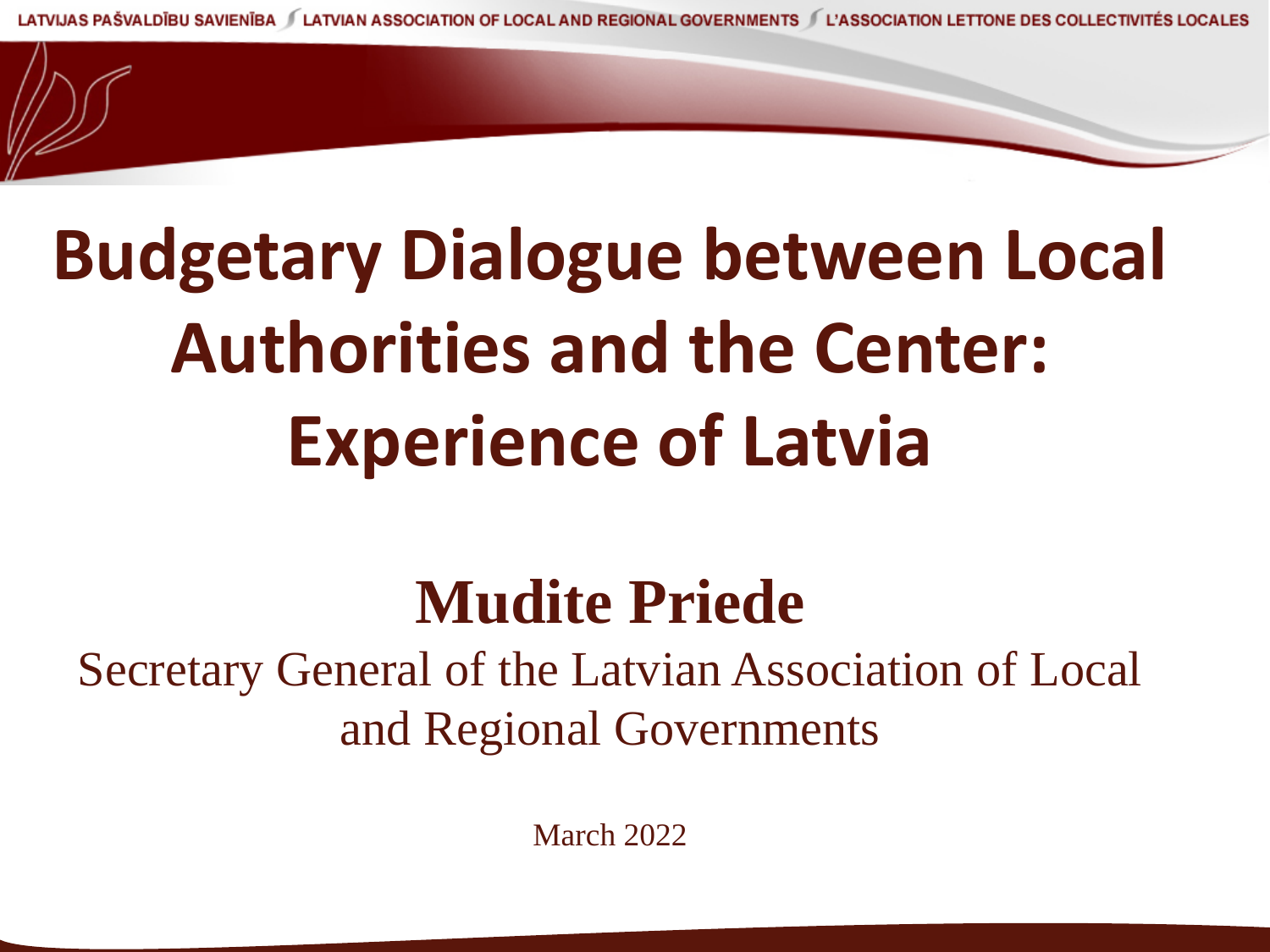# **The Government of Latvia**

- Latvia is an independent democratic republic.
- The sovereign power of Latvia belongs to the people of Latvia.
- The Parliament (Saeima) consists of one hundred representatives of the people. The Saeima is elected for four years by universal, equal, direct, secret and proportional elections.
- The head of state is the President, elected by a simple majority of the Saeima by closed voting for four years.
- The government of Latvia is the Cabinet of Ministers, which is drawn up by a person chosen by the president of the state and approved by the Saeima. (13)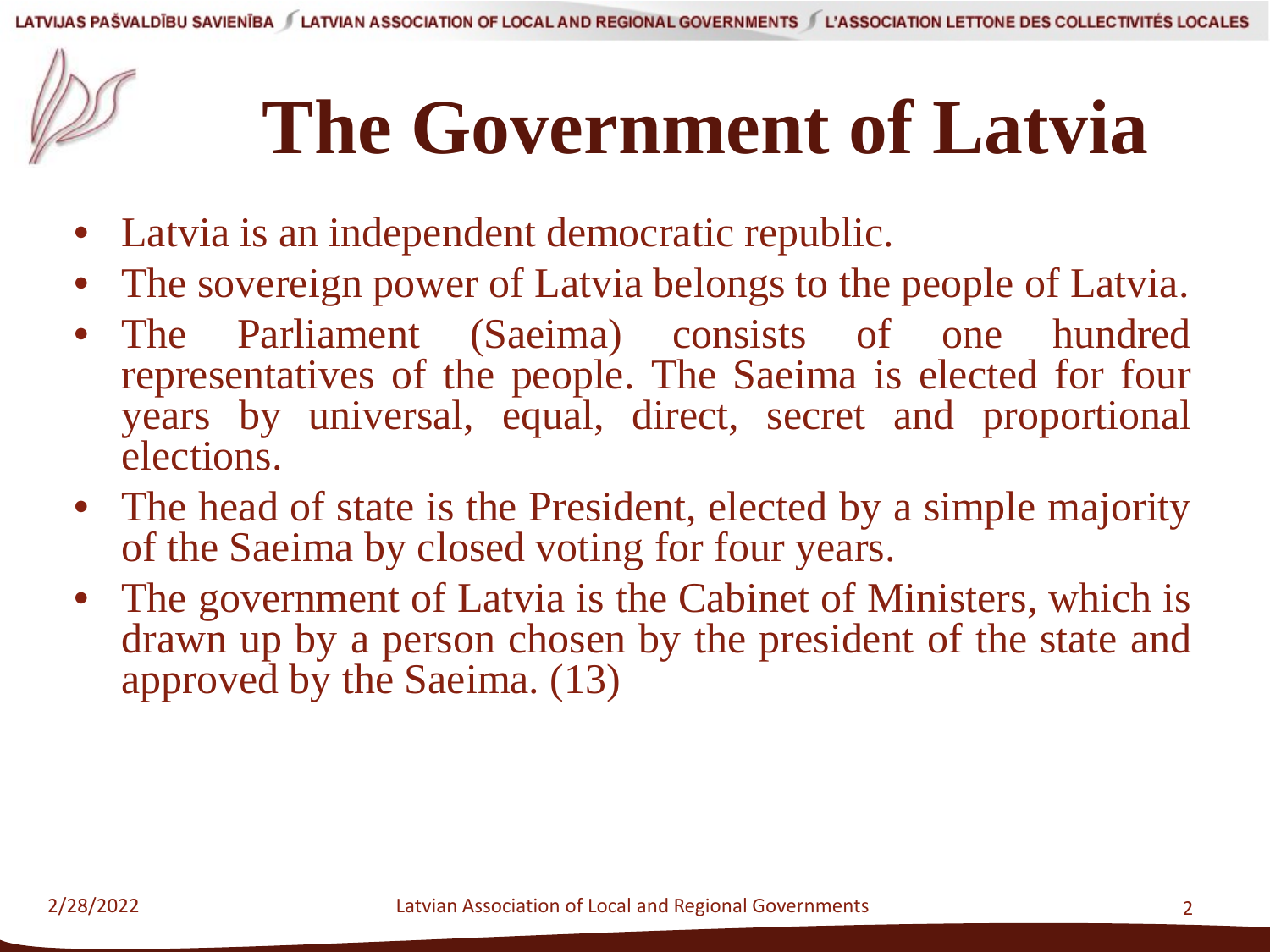

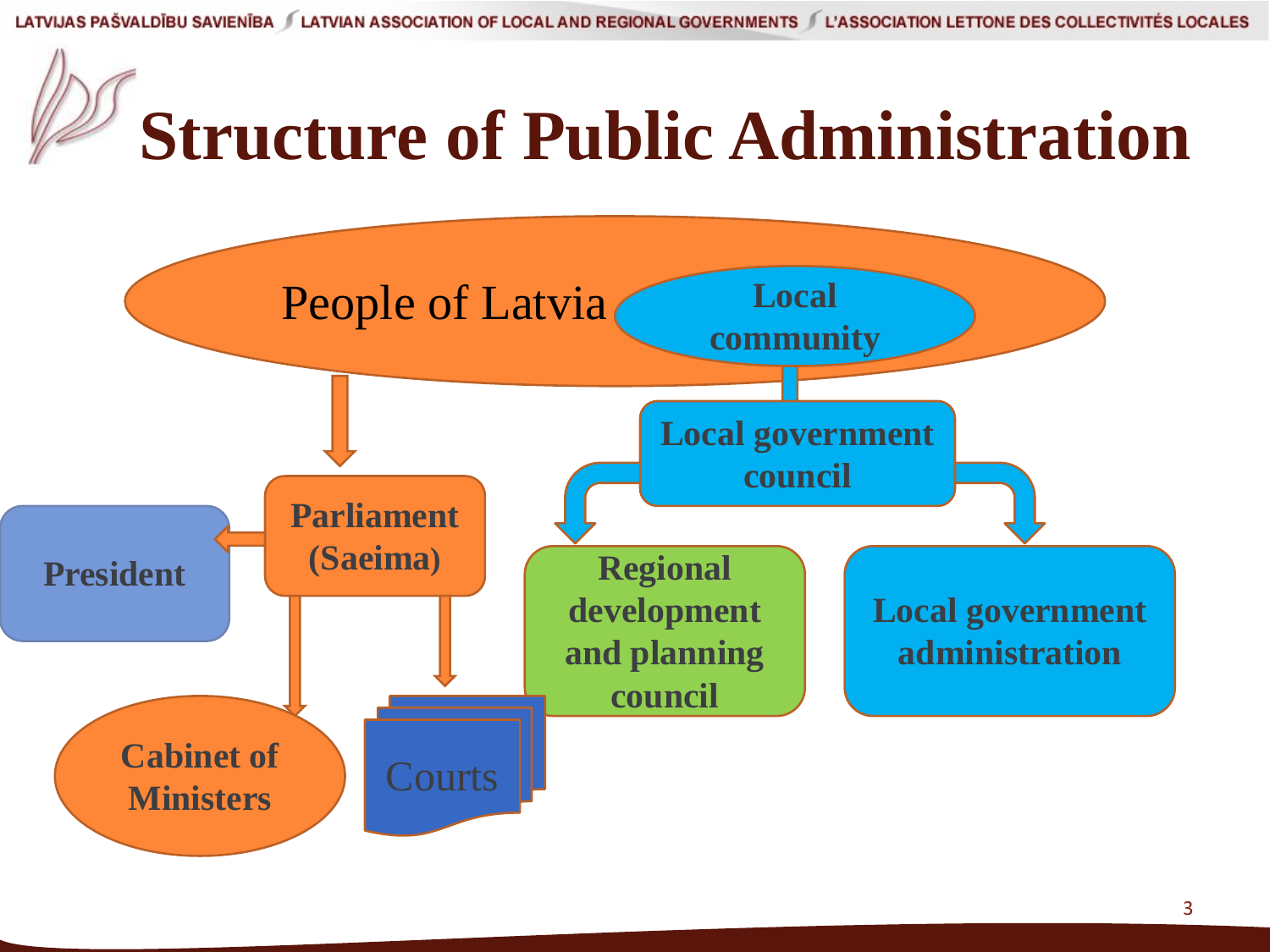# **Local Governments of Latvia**

After 1990, 602 local governments:

- Local governments  $-495$  volosts, 68 cities
- Regional governments 26 districts
- Combining local and regional functions of 7 national cities and 6 districts of Riga

#### After 2009, 119 local governments:

- 110 municipalities (*novads*)
- 9 (republican) cities

#### After 2021, 43 local governments:

- 33 municipalities (*novads*)
- 10 state cities (4 with rural territories)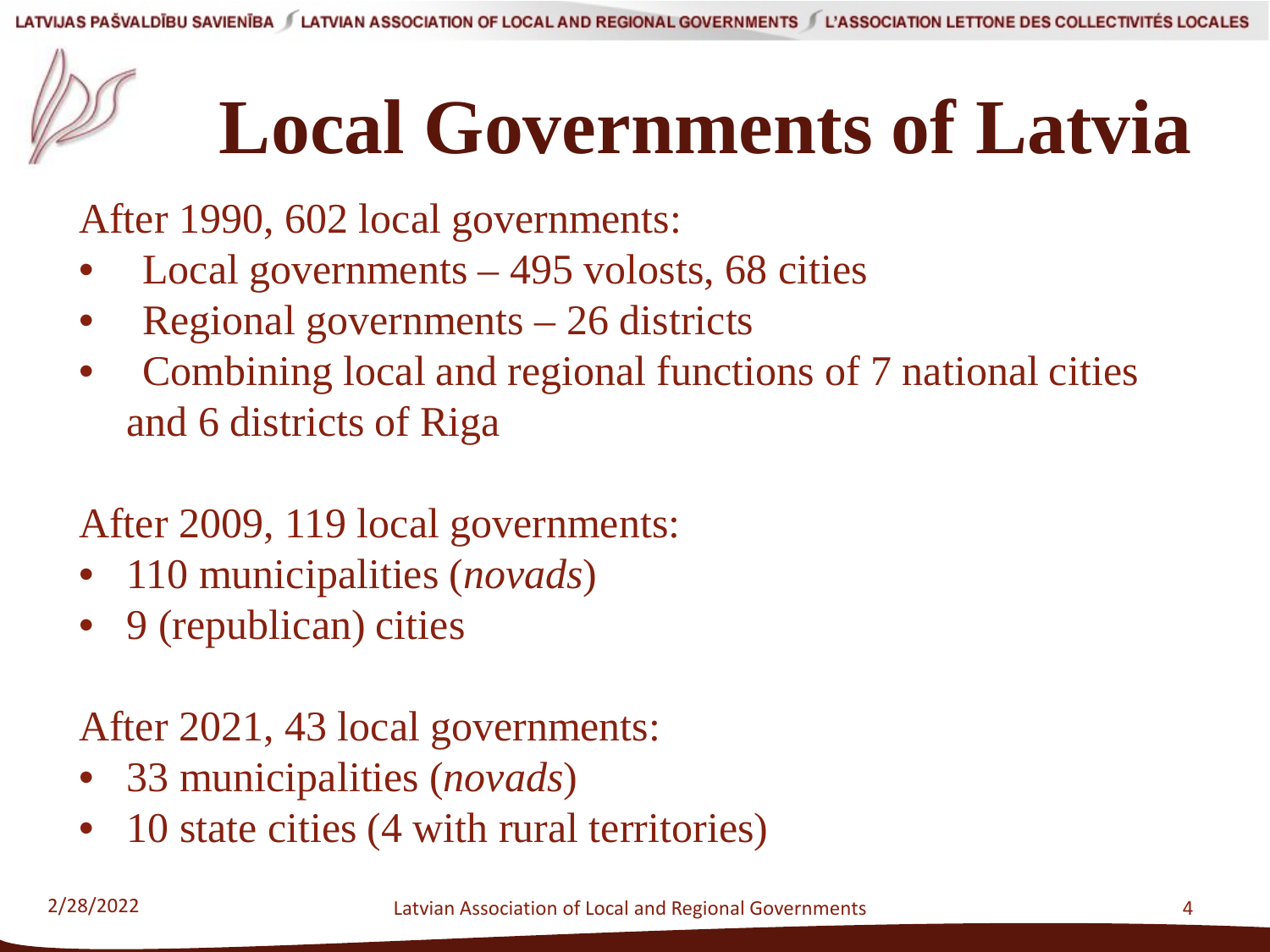

# **Local Governments of Latvia**



119

43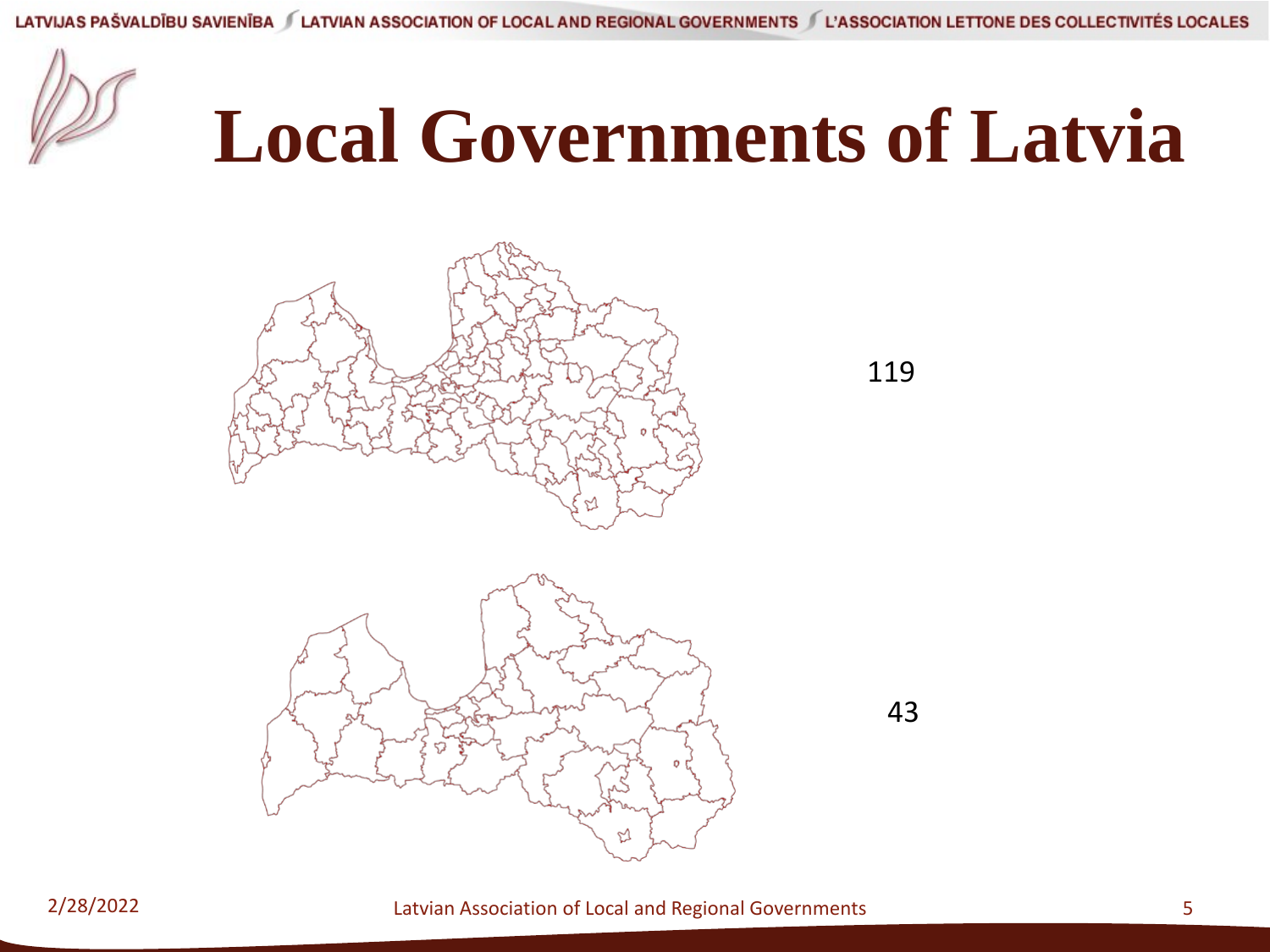#### **Local government elections**

- Every four years
- Voting is direct, general, secret, proportional with a 5% threshold, equal
- Voter may add "+" or remove a candidate from the list.
- Latvian and EU citizens who have reached the age of 18 have the right to vote
- Number of deputies is determined depending on the number of the municipality population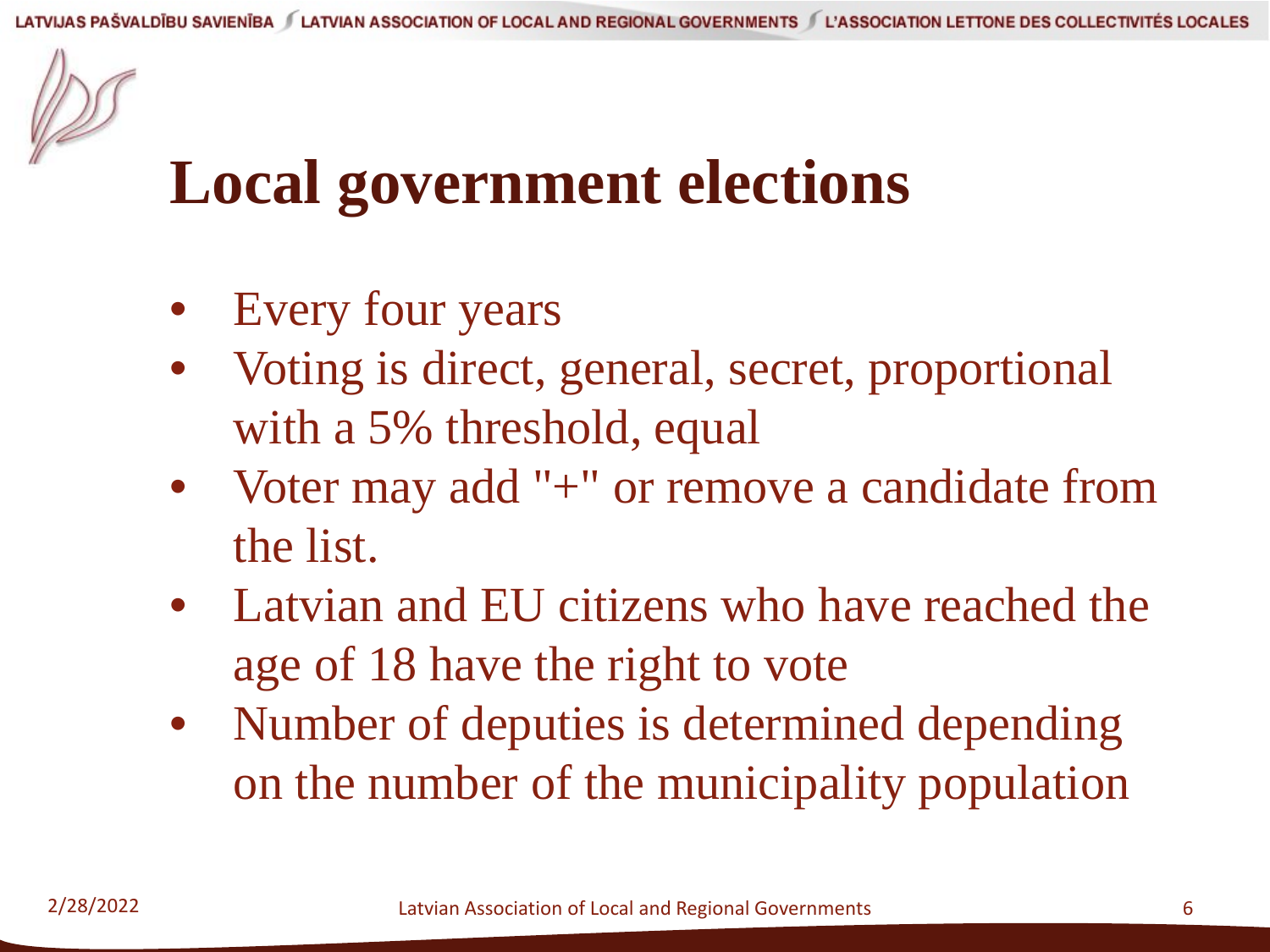#### **Number of Deputies**

#### **In municipalities**

- *up to 30,000 residents - 15 deputies;*
- *from 30,001 to 60,000 residents - 19 deputies;*
- *more than 60,000 residents - 23 deputies.*
- **In state cities (6)**
- *up to 50,000 residents - 13 deputies;*
- *more than 50,000 residents - 15 deputies.*
- **Riga** *- 60 deputies.*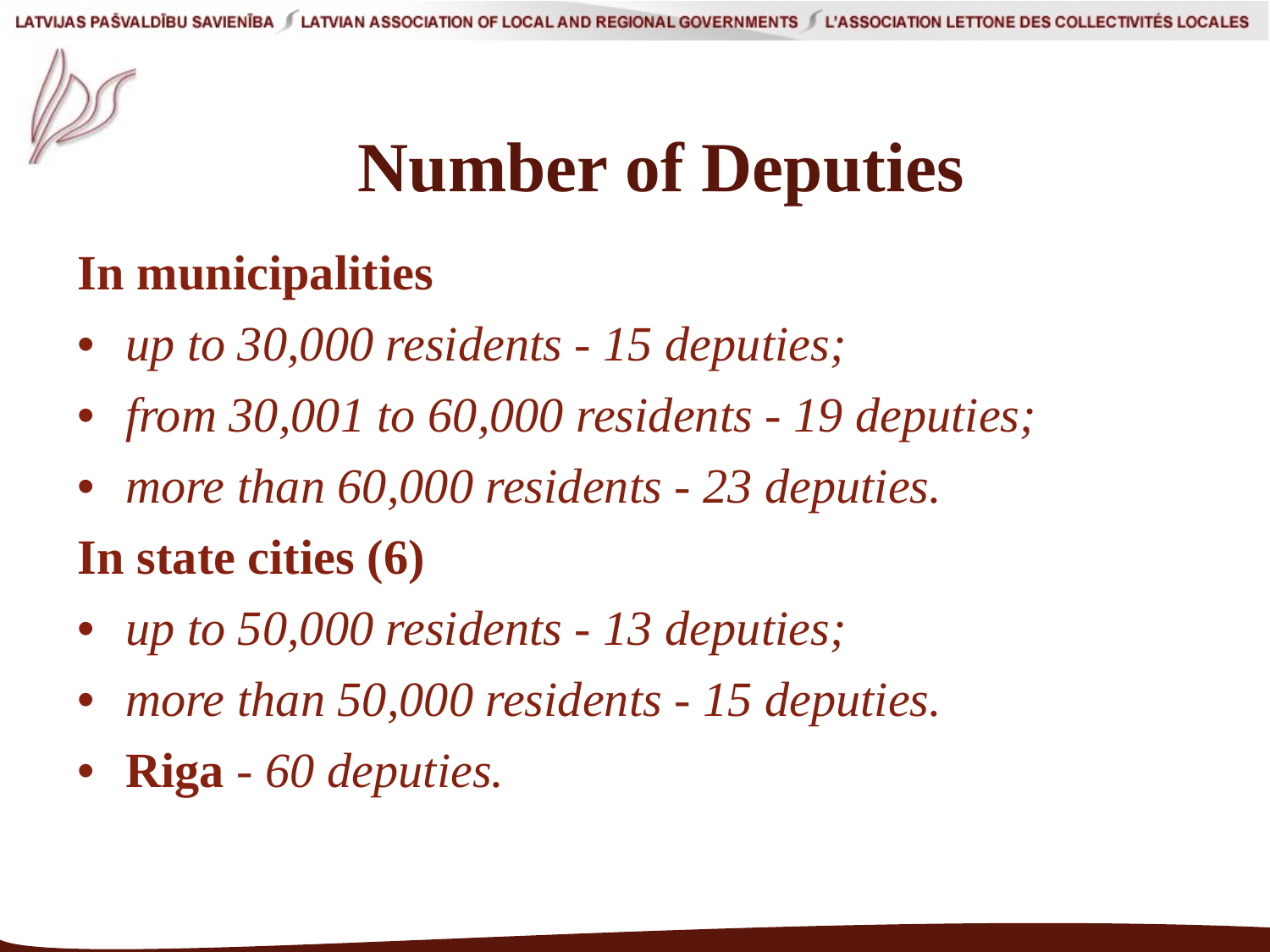#### **Local Government Functions (1)**

- Provide community services to residents
- Responsible for cleanliness and sanitation
- Determine the manner in which publicly owned forests and waters are used
- Responsible for education (pre-school and secondary)
- Take care of culture, promoting preservation of traditional cultural values and development of folk art
- Guarantee availability of primary medical care, and promote healthy lifestyles and sports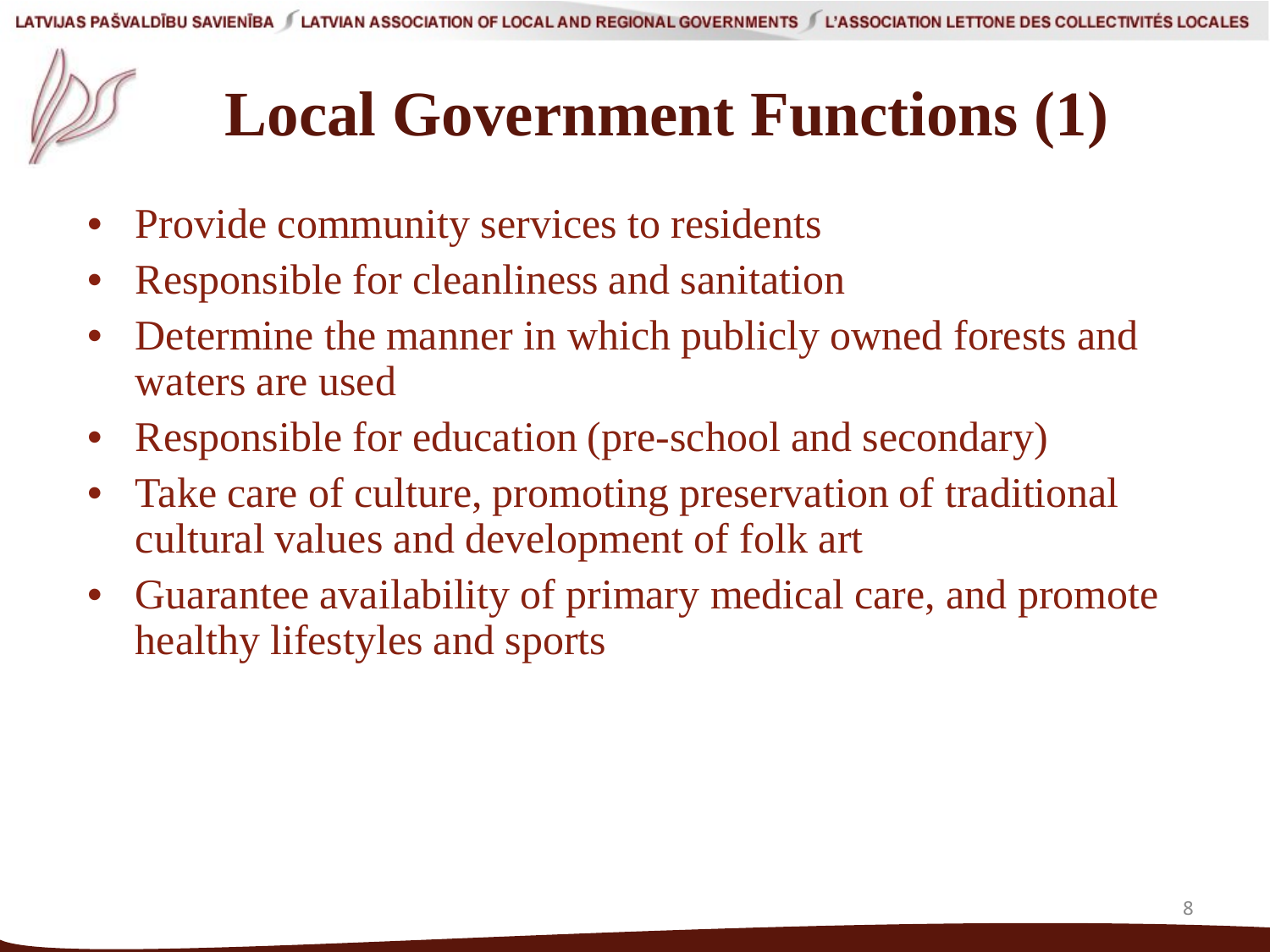#### **Local Government Functions (2)**

- Social support for residents (social assistance for lowincome families and socially unprotected persons, providing elderly people with places in boarding houses, providing orphans and children left without parental care with places in educational and foster care institutions; providing homeless people with overnight accommodation)
- Care of guardianship, adoption of children and protection of their personal and property rights and interests
- Help residents solve housing problems
- Help with economic activities in respective administrative territory, taking care of the unemployment reduction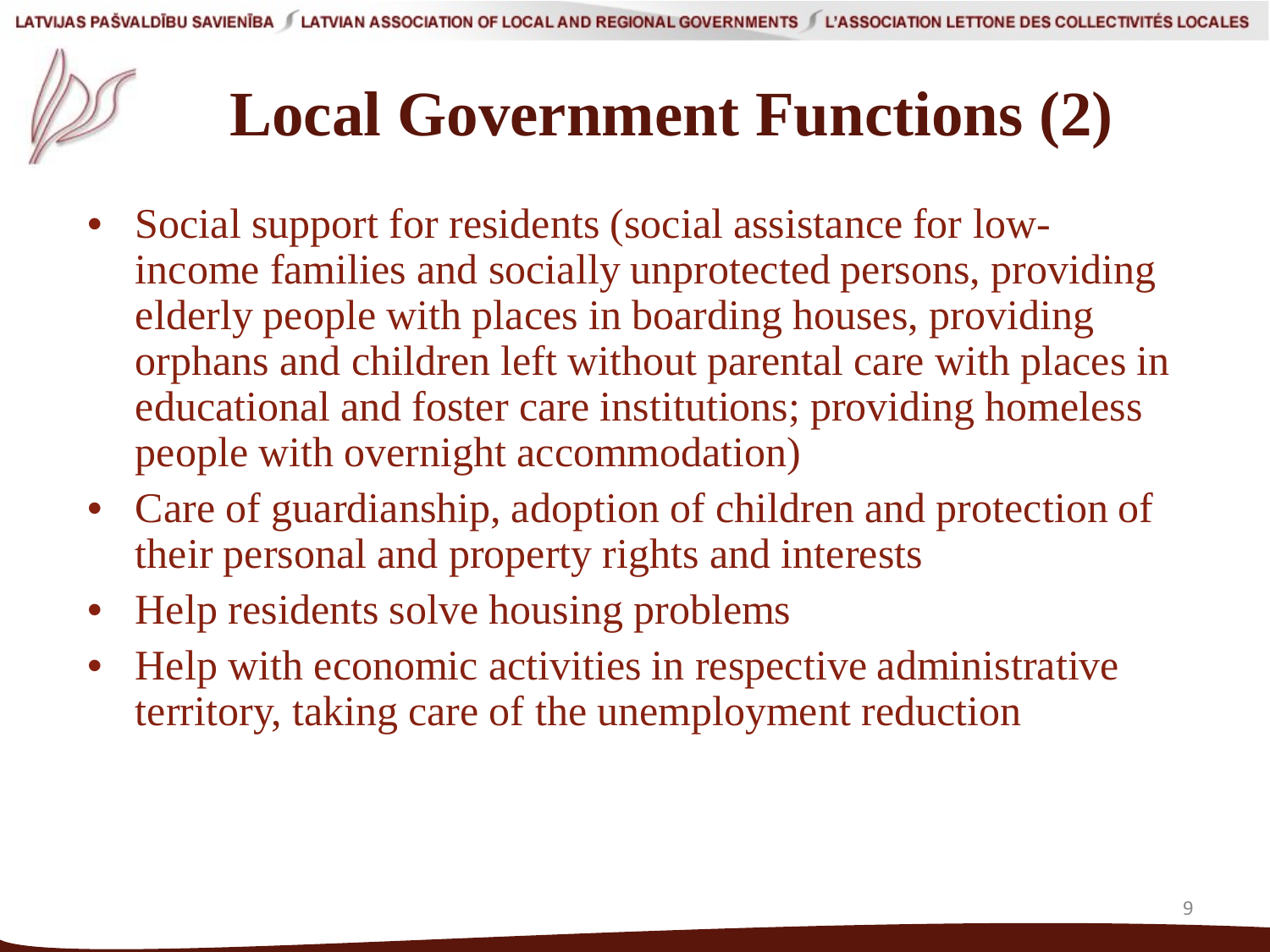#### **Local Government Functions (3)**

- Issue permits and licenses for commercial activities
- Participate in ensuring public order, fight against drunkenness and moral turpitude
- In accordance with the territory planning of the corresponding local government, establish the procedure for land use and its development
- Register the civil status acts
- Take part in civil defense activities
- Provide public transportation services etc.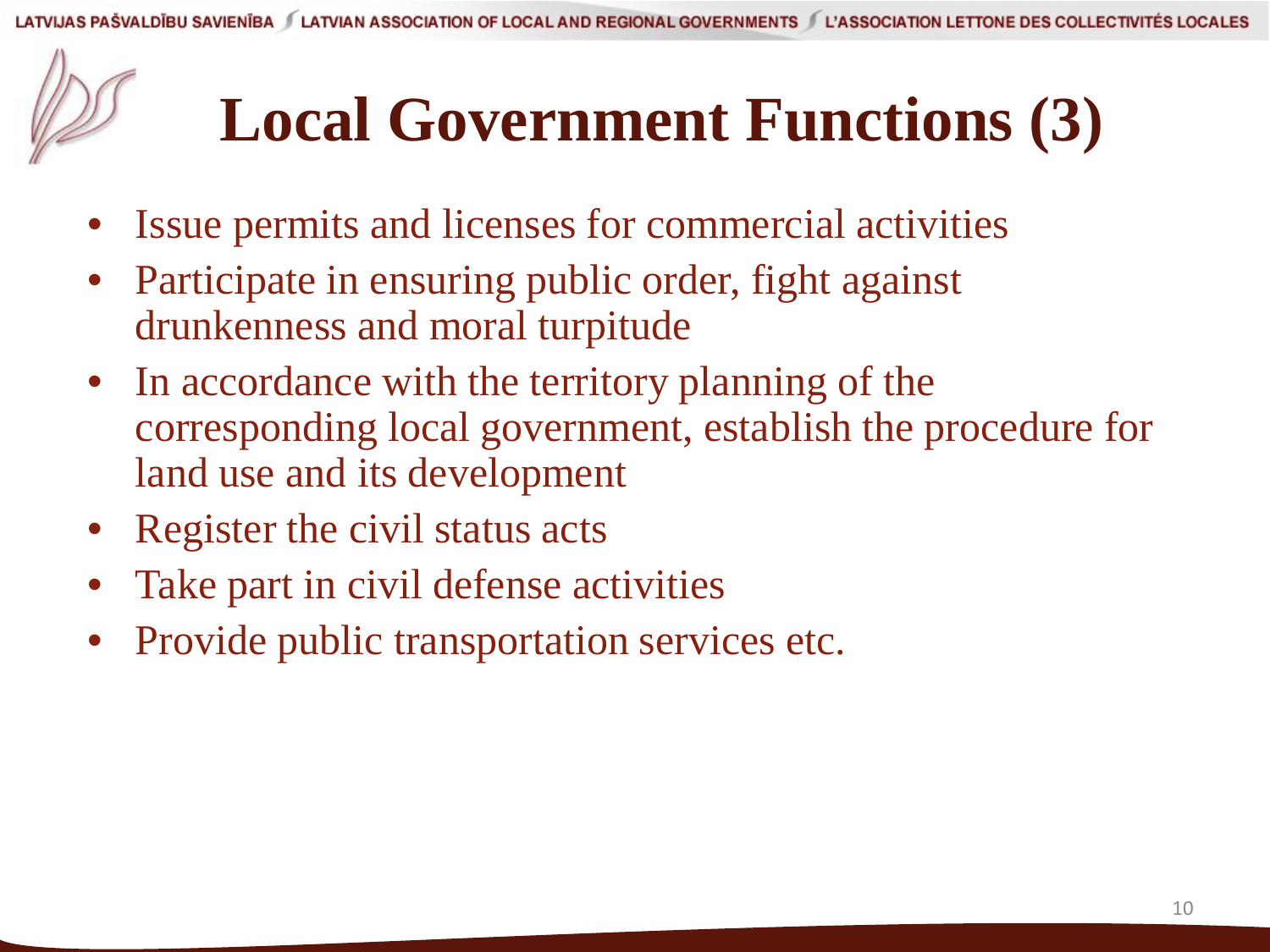LATVIJAS PAŠVALDĪBU SAVIENĪBA JE LATVIAN ASSOCIATION OF LOCAL AND REGIONAL GOVERNMENTS JE ASSOCIATION LETTONE DES COLLECTIVITÉS LOCALES

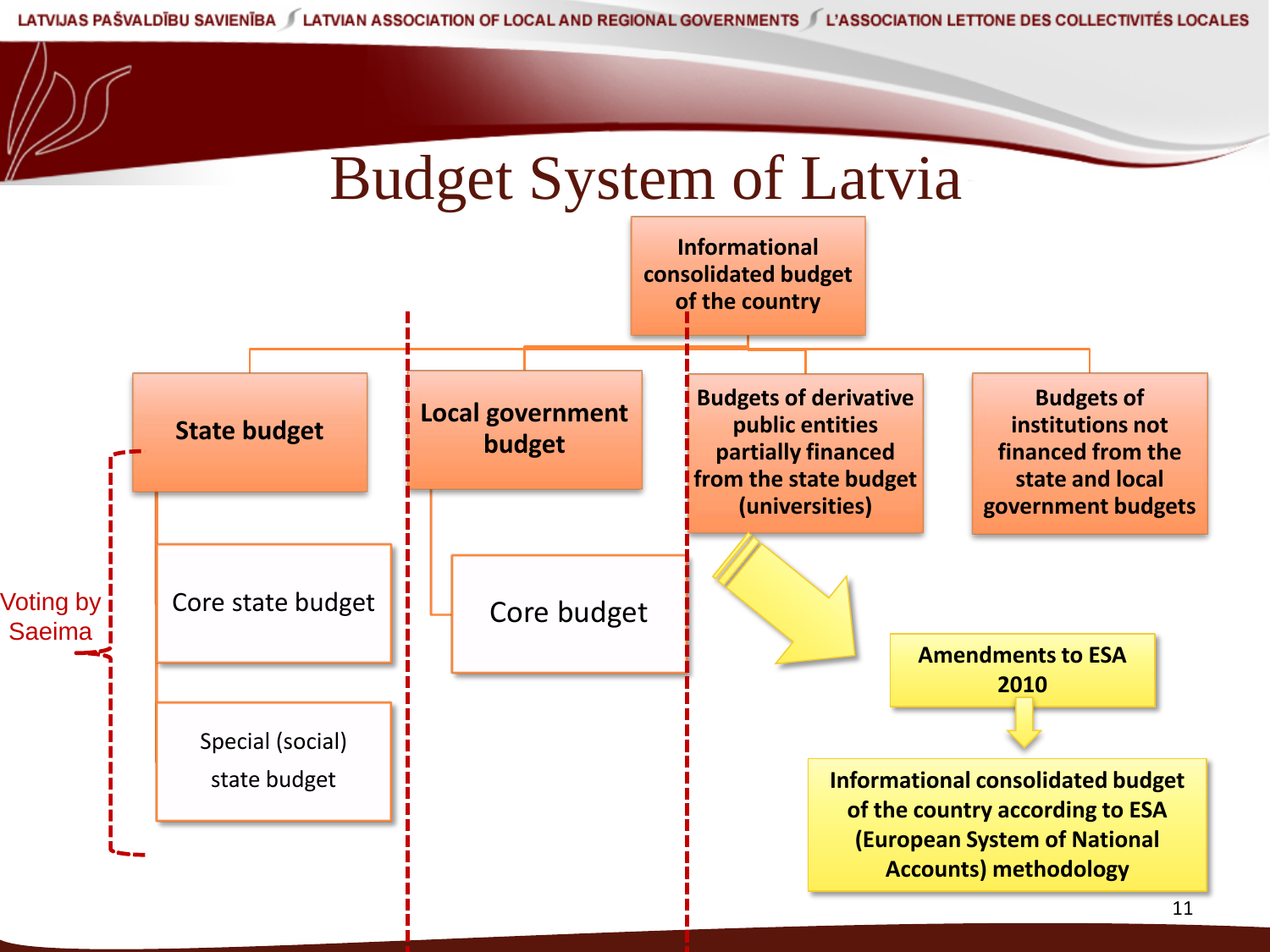# Local Government Budget Planning

- Local governments develop, approve and execute their budgets independently, observing the laws and regulations of the Cabinet of Ministers.
- The local governments budgets consist of the basic budget, donations and grants.
- The state administration authorities must not interfere with the development and implementation of the local government budget, unless it is provided for by law.
- Local governments must adopt their budget no later than two months after the publication of the law on the annual state budget.
- Auditing firms, sworn auditors and the National Audit Office participate in the financial audit of the local governments' annual report.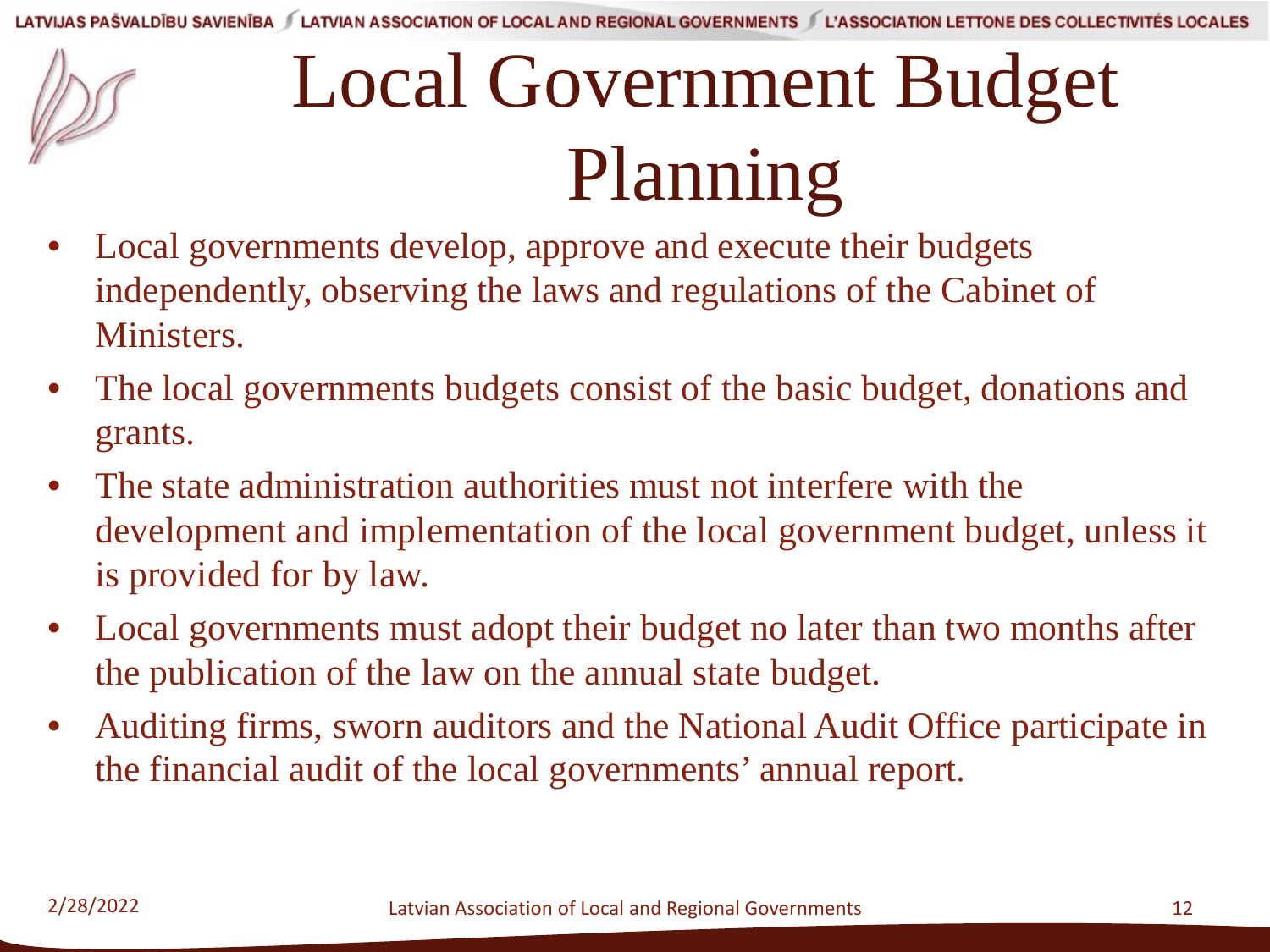## Local Government Budgets

Local governments make a budget based on:

- Local Governments Act
- Local Government Budget Law
- Budget and Financial Management Act
- Act on the Equalization of the Local Governments Finances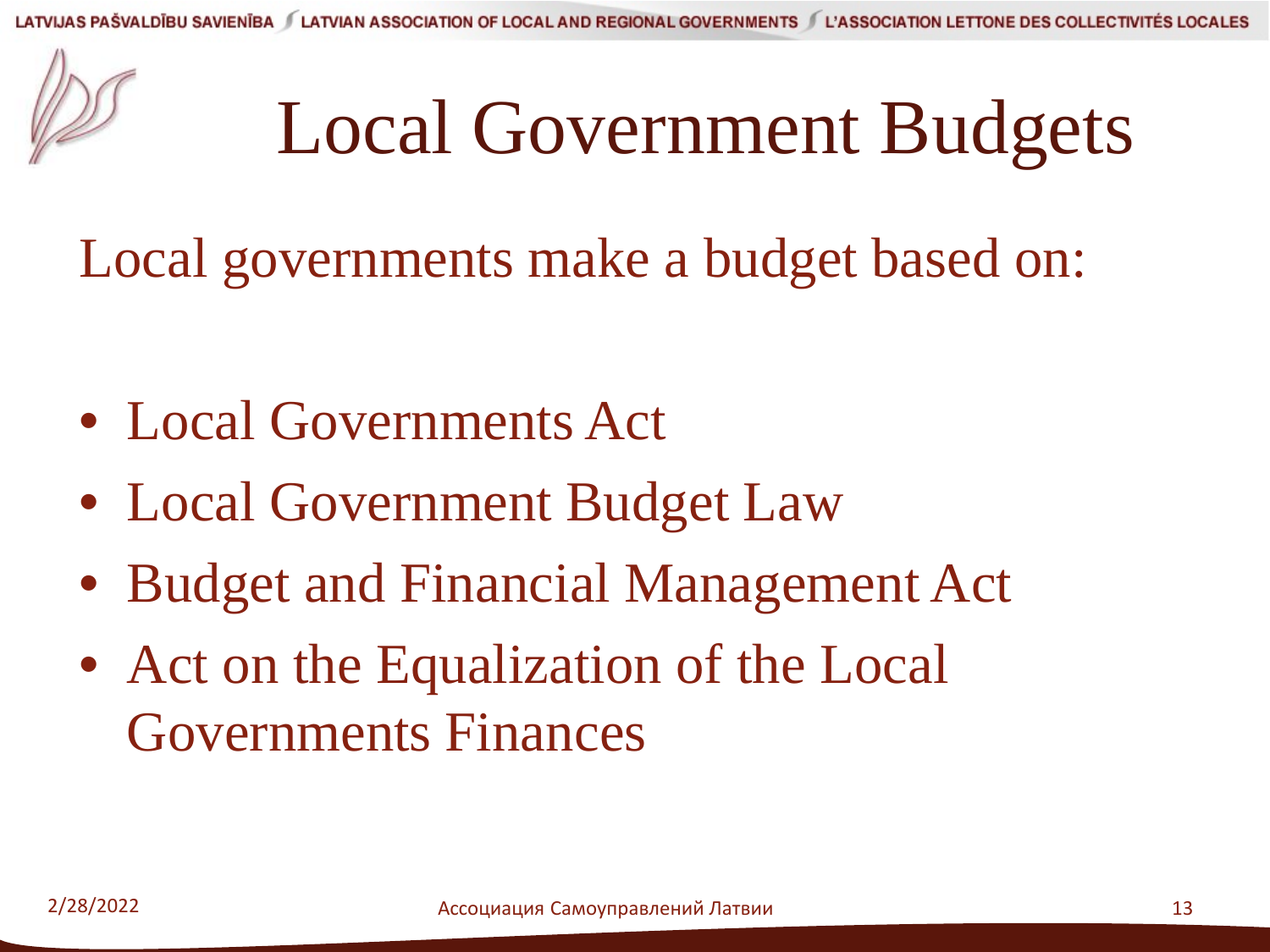#### Local Government Budgets *(Revenues)*

*The revenue side of local governments in the consolidated budget is 25-27%.*

- Taxes
- State and local government fees
- Earmarked grants
- Equalization fund grants
- **State budget investments**
- Loans
- Donations
- Payments for services
- Income from local government assets
- Part of the profit from local government enterprises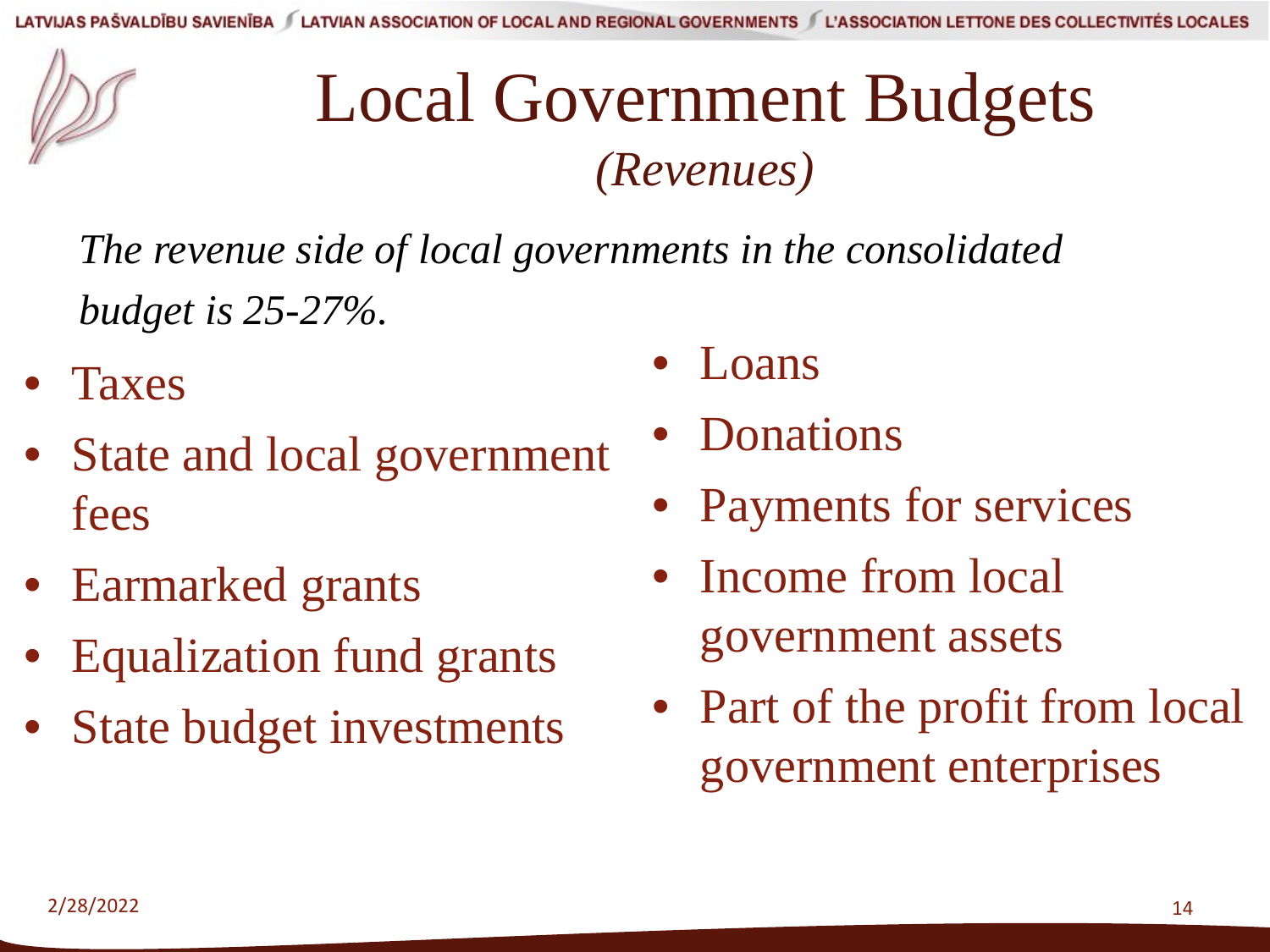

# Local Government Taxes

There is not a single tax in Latvia established by law as a local government tax. It is possible to lower the rates for property tax.

- Personal income tax share of  $75\%$ ;
- Immovable property tax share of  $100\%$ ;
- Share of gambling tax;
- Share of tax on natural resources.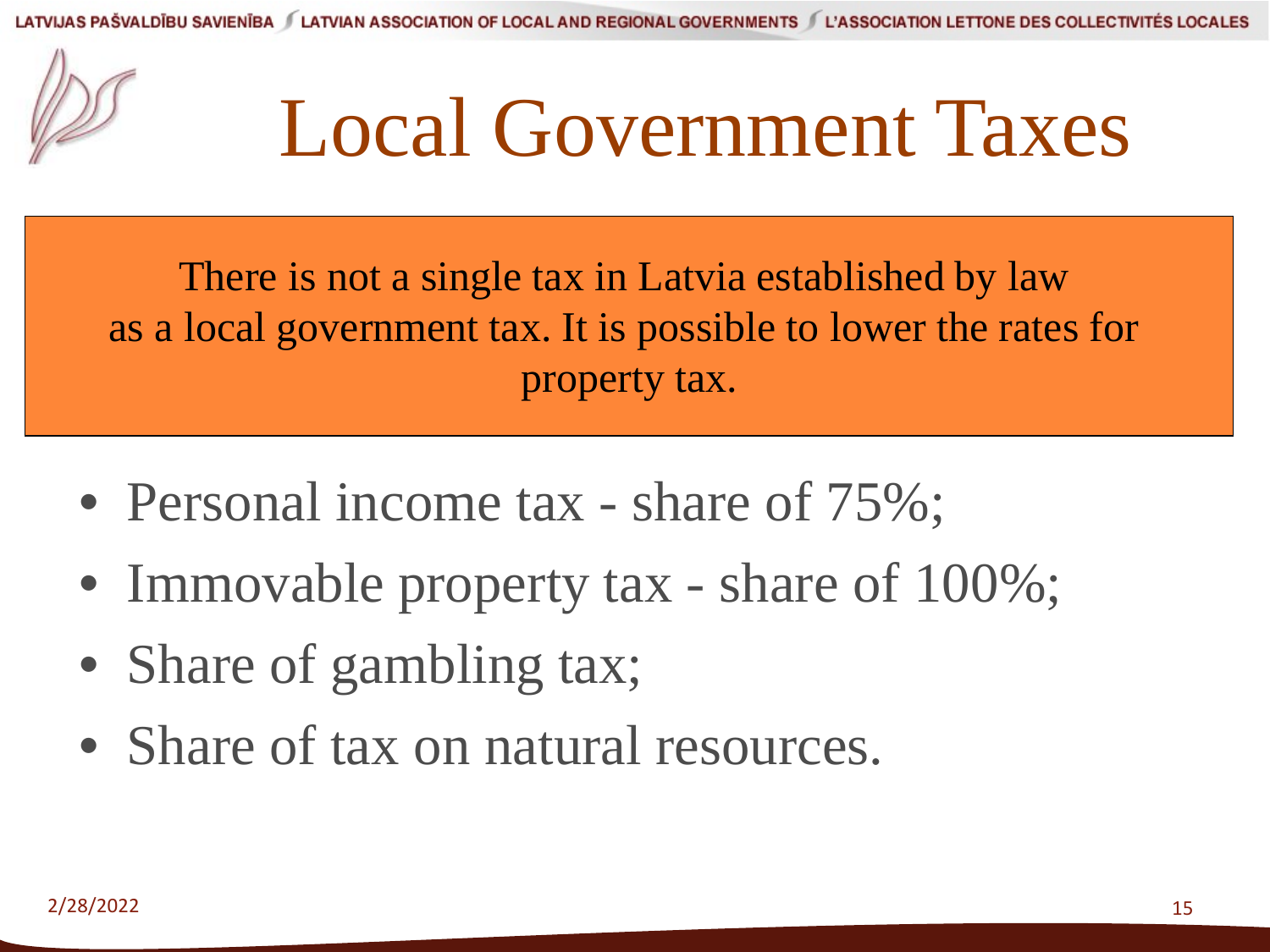### **Latvian Association of Local and Regional Governments** Legal status

- Voluntary public organization since 1991
- Recognized by more than 10 laws as a representative of the general opinion of local governments
- Criterion must represent more than half of all types (currently 2 types, cities and municipalities)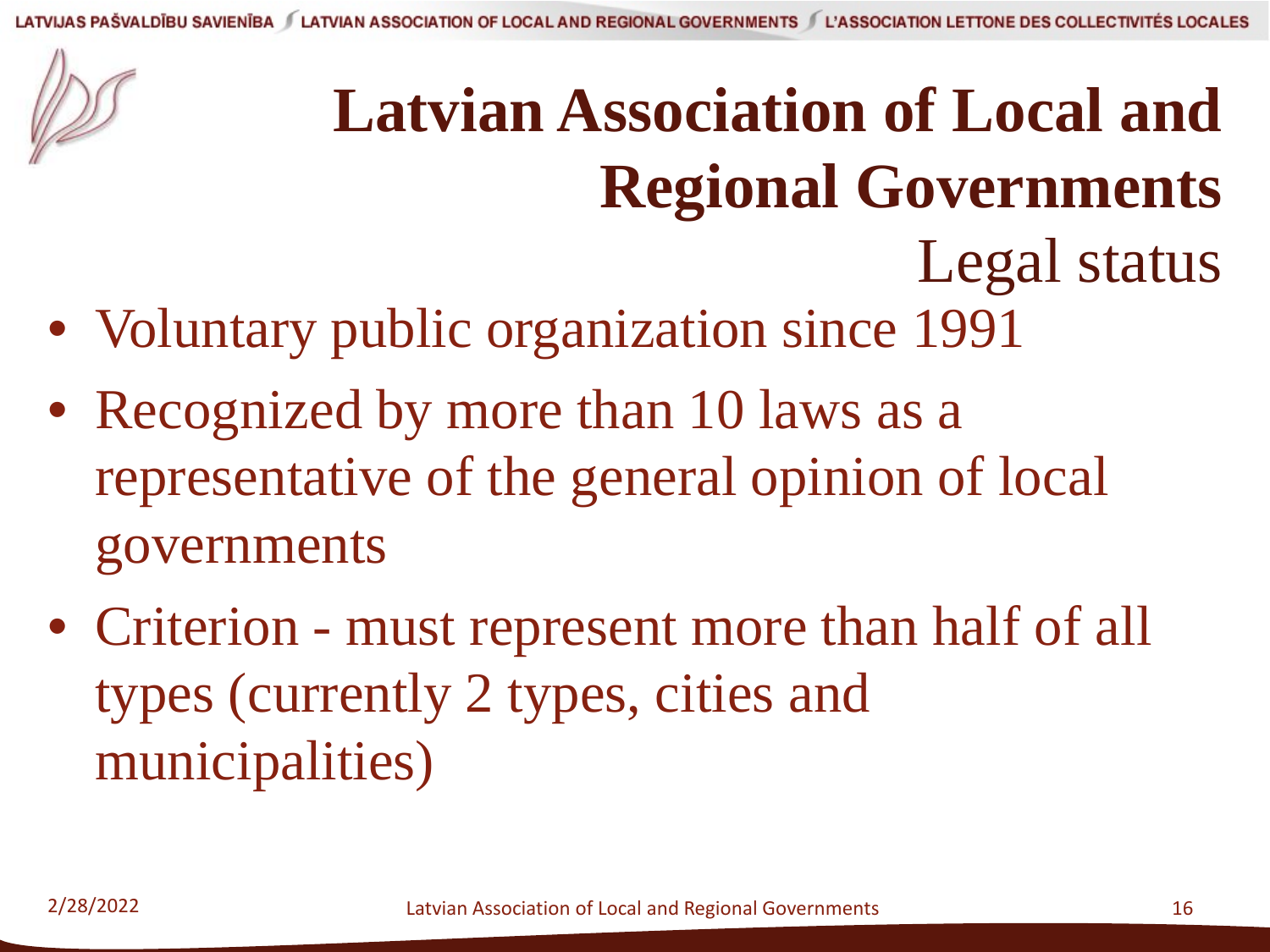- Recognition by law as a partner in negotiations with the Cabinet of Ministers
- Members of the Association local municipalities and cities
- Rights to appoint representatives to the CLRAE and the EU Committee of the Regions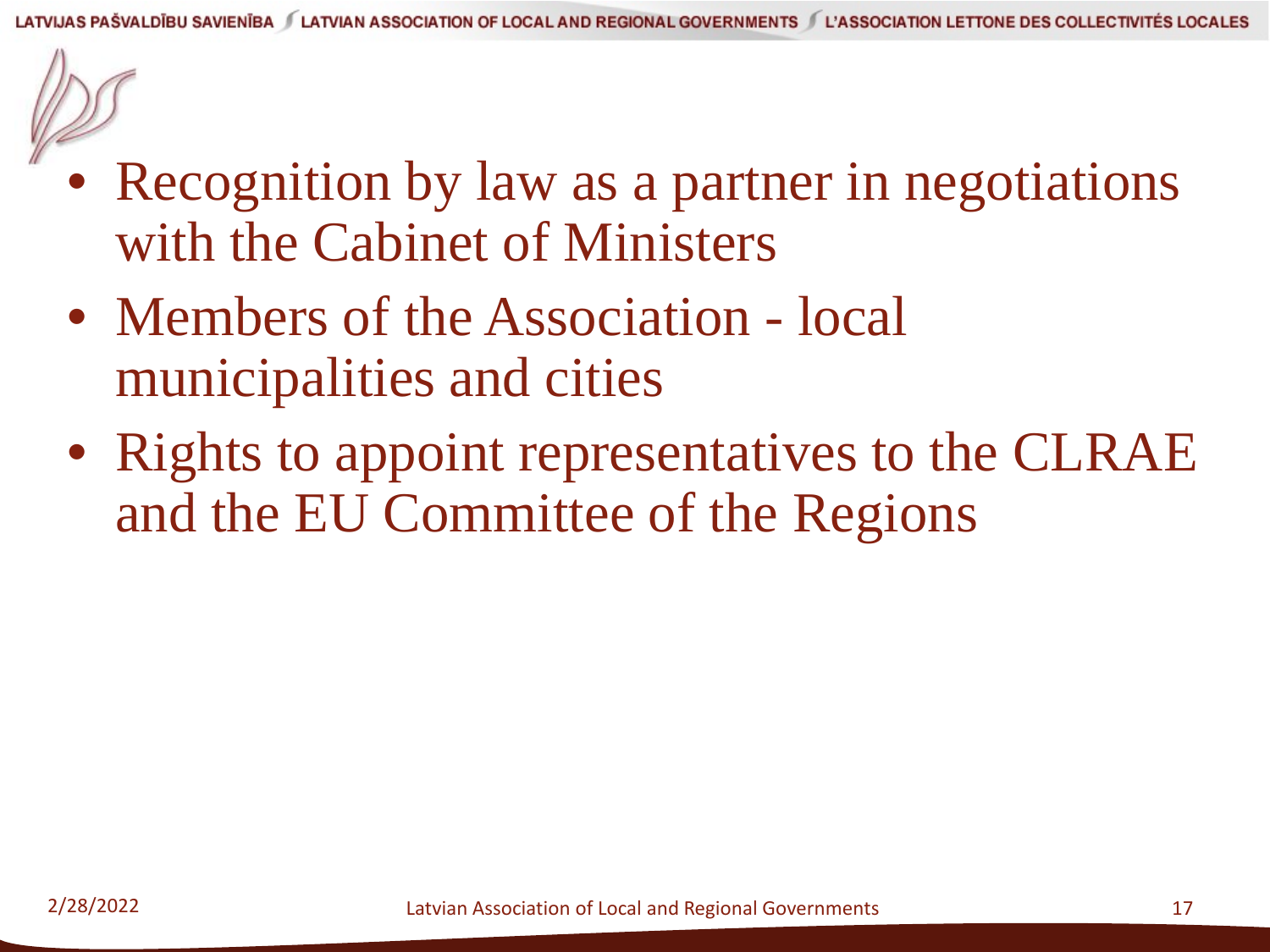

### **The Law on Budget and Financial Management**

Protocol of "Agreement and Disagreement of the Cabinet of Ministers and the Latvian Association of Local and Regional Governments" is a mandatory part of the State Budget Package.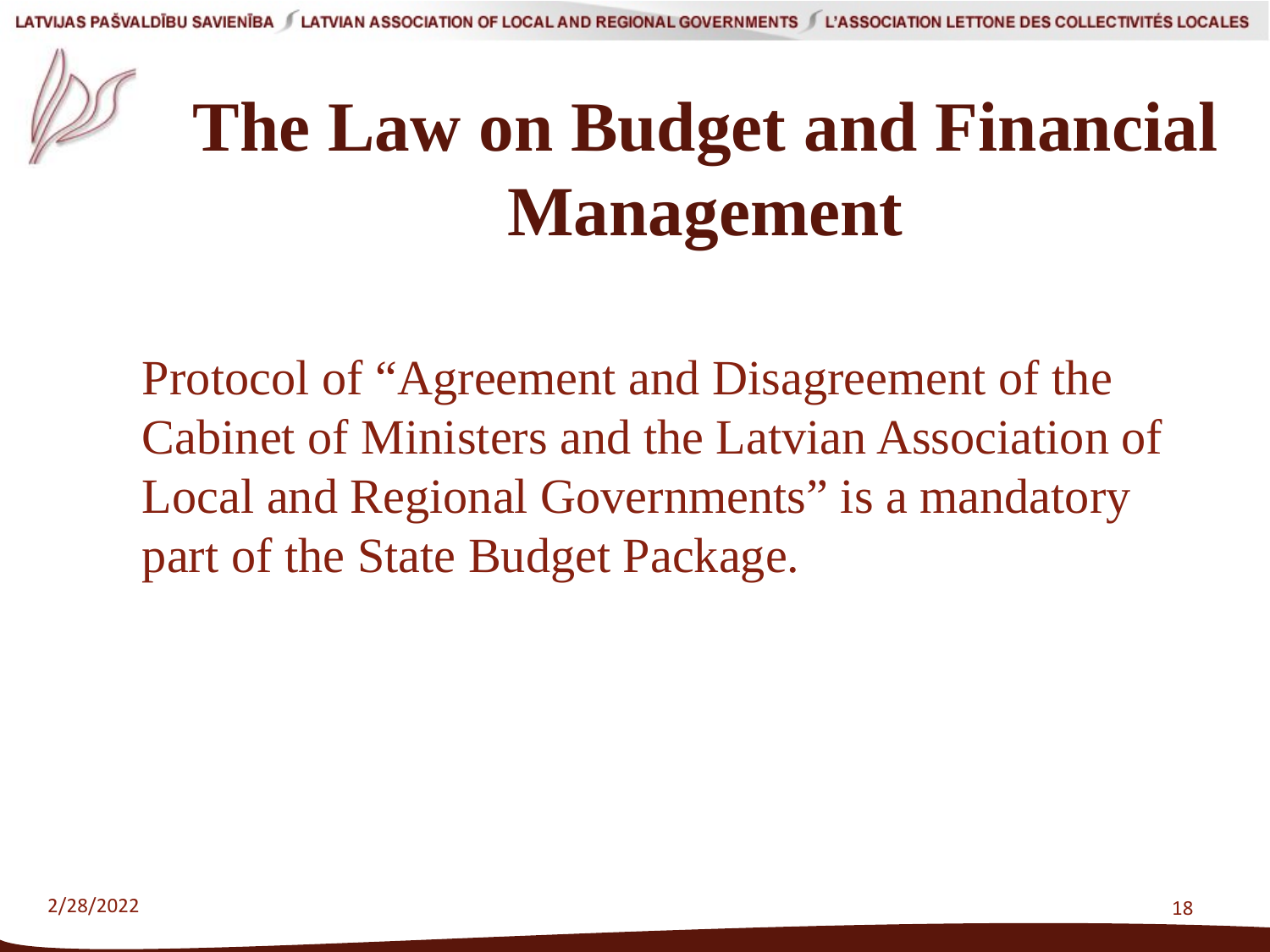# **Issues for Negotiation**

- Size of the total state subsidy and targeted subsidies
- Order of the financial equalization
- Sources of financing of new autonomous functions
- Bills and draft regulations of the Cabinet of Ministers
- Other issues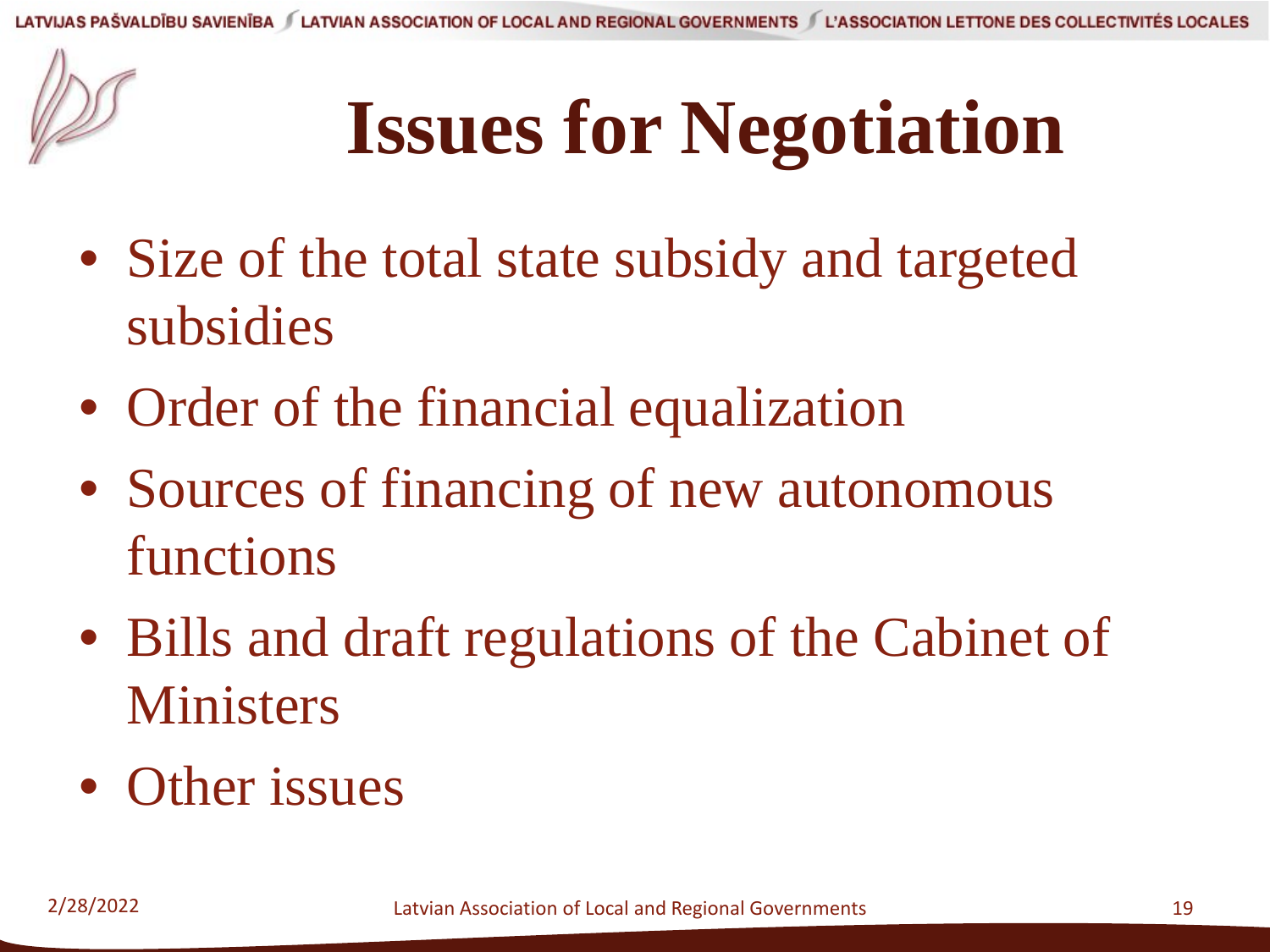# **Negotiation Schedule**

- By April 1 to identify issues
- By August 1 the negotiations between the LALRG and ministries
- By September 1 to draft the protocol
- By October 1 to review the protocol by the CoM and the LALRG Council and signature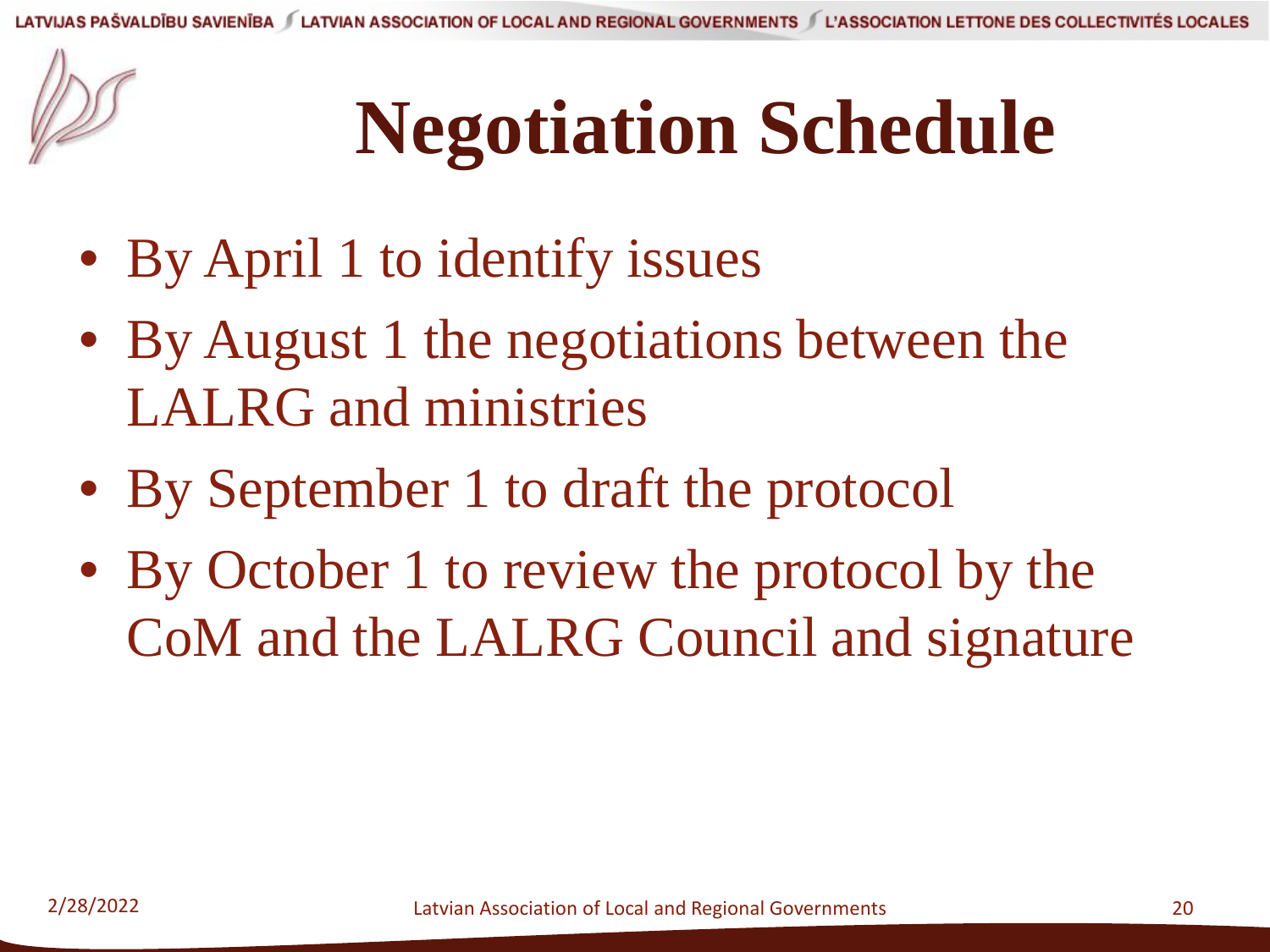

# PROTOCOL OF AGREEMENT AND DISAGREEMENT

- Prepared draft is approved by the CoM and authorizes the prime minister to sign
- Prepared draft is approved by the LALRG Council and authorizes the chairperson to sign
- Government sends the protocol to the Parliament together with draft state budget



 $\hat{=}$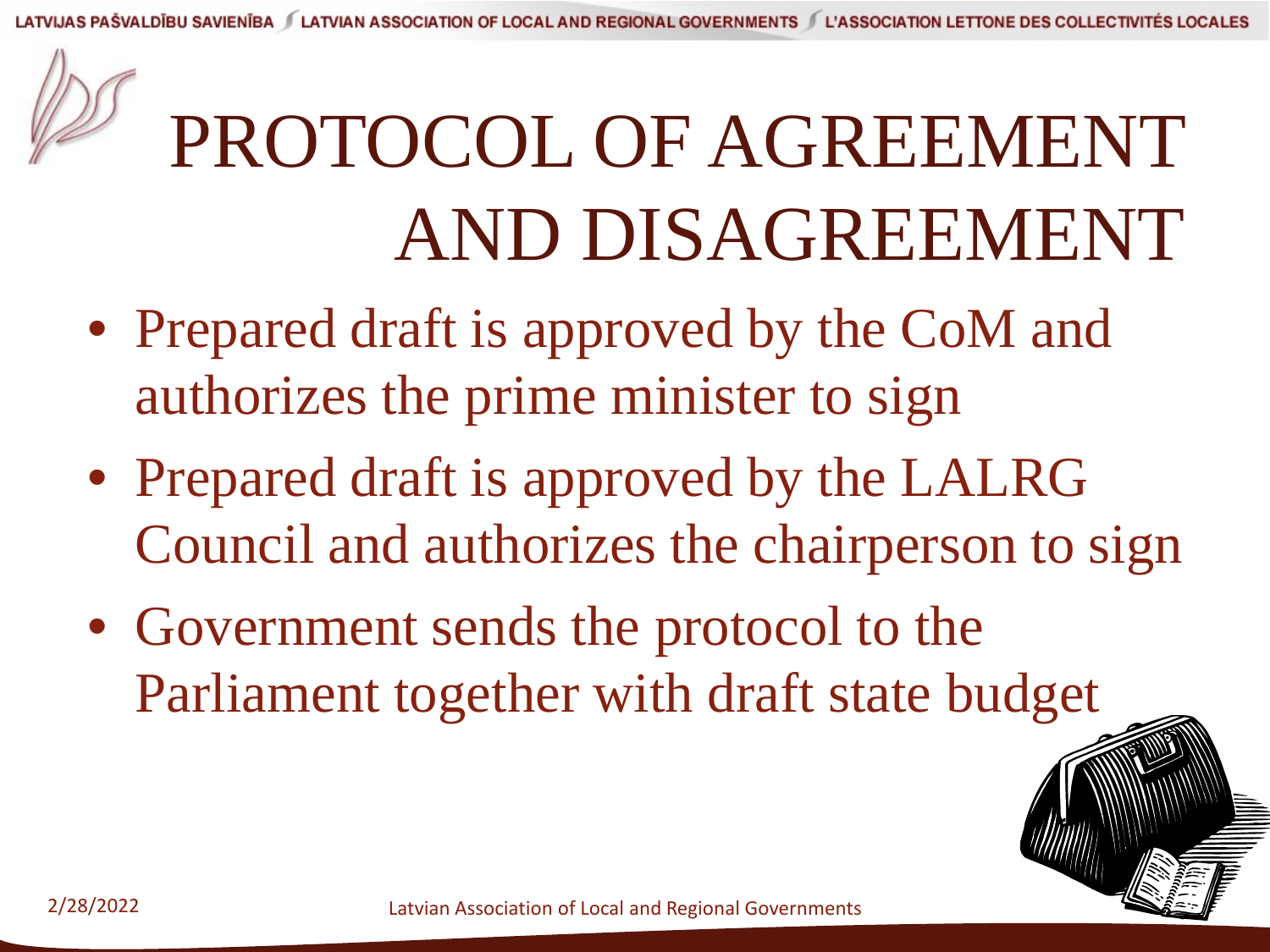

### Negotiations with the Parliament

#### Ongoing:

- Work with factions
- Work with commissions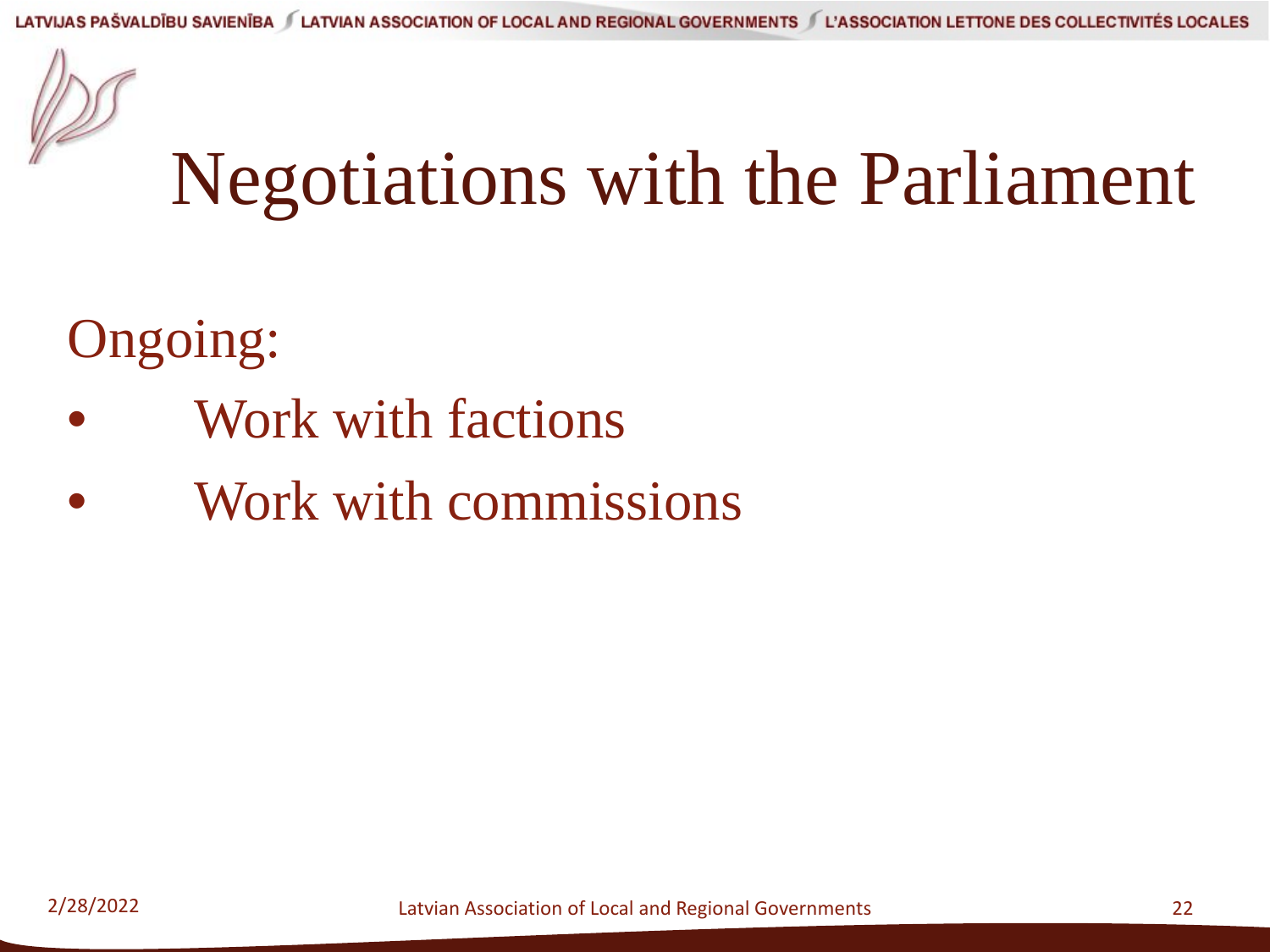

#### **Latvian Association of Local and Regional Governments**

2/28/2022